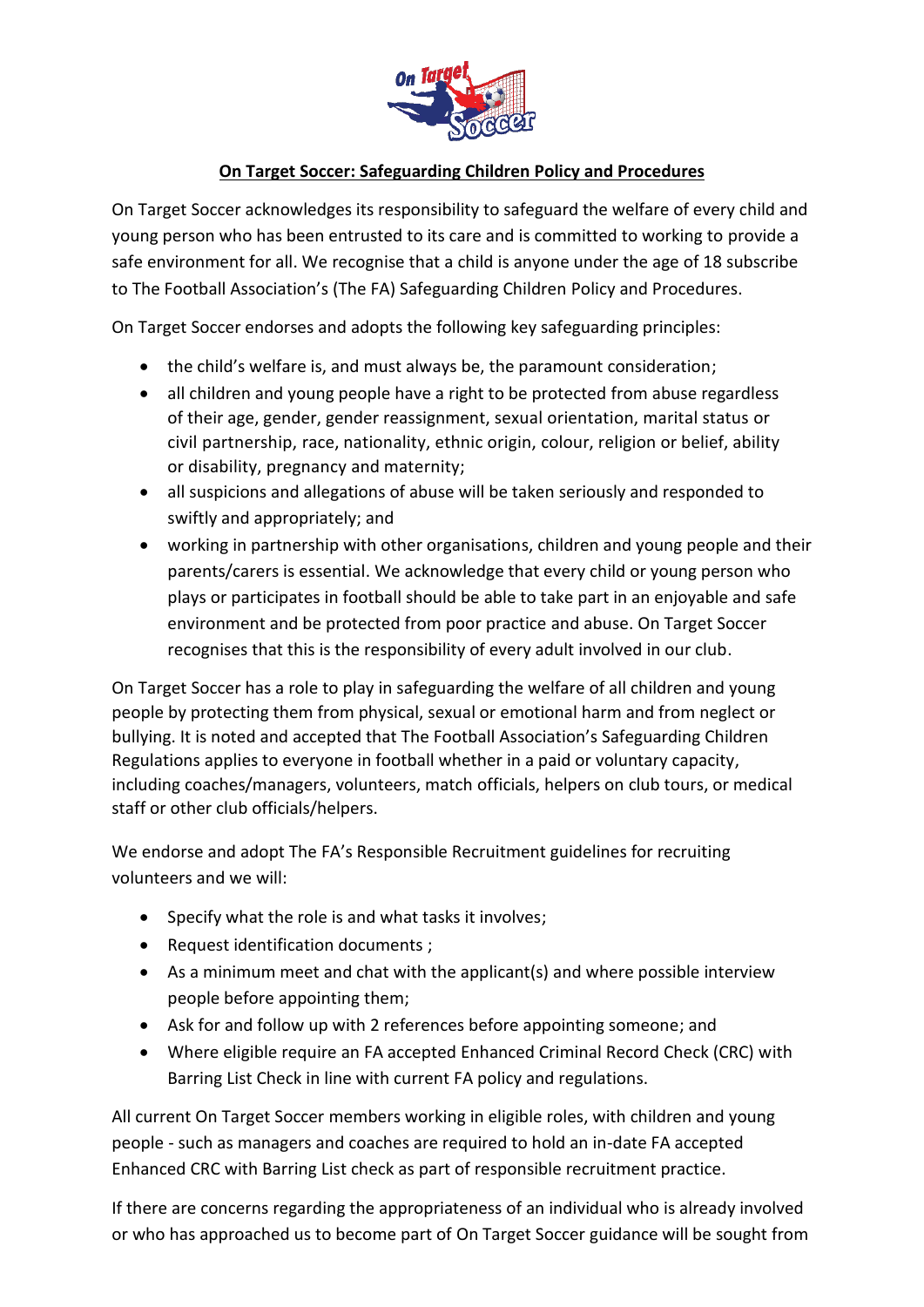The Football Association. It is noted and accepted that The FA will consider the relevance and significance of the information obtained via the DBS Process and that all suitability decisions will be made in accordance with legislation and in the best interests of children and young people.

It is accepted that The FA aims to prevent people with a history of relevant and significant offending from having contact with children or young people and the opportunity to influence policies or practice with children or young people. This is to prevent direct sexual or physical harm to children and to minimise the risk of 'grooming' within football.

On Target Soccer supports The FA's Whistle Blowing Policy which requires any adult or young person with concerns about an adult in a position of trust within football can 'whistle blow' by contacting The FA Safeguarding Team on 0800 169 1863, by writing to The FA Case Manager at The Football Association, Wembley Stadium, PO Box 1966, London SW1P 9EQ, by emailing Safeguarding@TheFA.com or alternatively by going direct to the Police, Children's Social Care or the NSPCC. On Target Soccer encourages everyone to know about The FA's Whistle Blowing Policy and to utilise it if necessary.

On Target Soccer has appointed a Club Welfare Officer (CWO) in line with The FA's role profile who has completed the Safeguarding Children and Welfare Officers Workshop by the CWO. The post holder will be involved with ongoing Welfare Officer training provided by The FA and/or CFA. The CWO is the first point of contact for all club members regarding concerns about the welfare of any child or young person. The CWO will liaise directly with the CFA Designated Safeguarding Officer and will be familiar with the procedures for referring any concerns. The CWO will also play a proactive role in increasing awareness of respect, poor practice and abuse amongst club members.

We acknowledge and endorse The FA's identification of bullying as a category of abuse. Bullying of any kind is not acceptable at our club. If bullying does occur, all players and parents/carers should be able to access our anti- bullying policy and know that incidents will be dealt with appropriately. Incidents need to be reported to the CWO and in cases of serious bullying the County Football Association (CFA) Designated Safeguarding Officer may be contacted.

Codes of conduct for Players, Parents/ Spectators, Officials and Coaches have been implemented by On Target Soccer. In order to police these codes of conduct the club has clear actions it will take regarding repeated or serious misconduct at club level and acknowledges the possibility of potential sanctions which may be implemented by the CFA in more serious circumstances.

In this Club, safeguarding is everyone's responsibility, and we know that inaction is not an option. If anyone is worried about a child, it is important that they report their concerns to the CWO, who will deal with reported concerns as follows:

- i. Our CWO will manage poor practice and where necessary seek advice from the CFA Designated Safeguarding Officer (CFA DSO).
- ii. Our CWO will make referrals about more serious concerns to the CFA DSO, or in an emergency contact the Police or Children's Social Care.